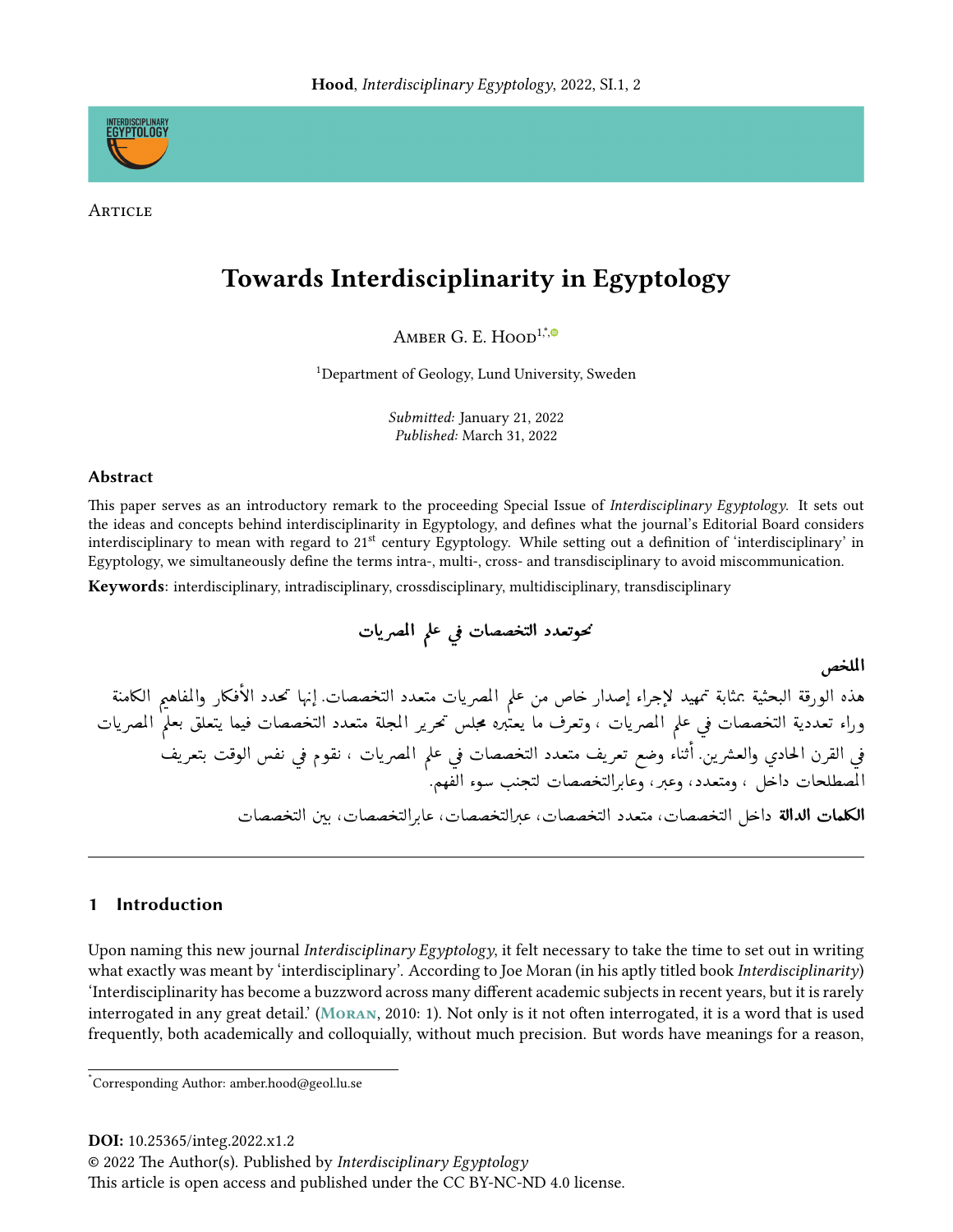and interdisciplinarity is something that can bring about significant rewards to the field of Egyptology; and it is true interdisciplinary research that this journal sets out to publish.

The term interdisciplinary is unfortunately entangled with similar terms that are often conflated with it ('multidisciplinary' being the first example that springs to mind, and perhaps the most prolific). Indeed, there are five prefixes that can be attached to '-disciplinary' that are relevant to this discussion: intra-, multi-, inter-, cross- and trans-. Confusion can often arise because these five terms, closely related but subtly different, still remain fairly new in the English language, and as a result, are frequently used with little precision.

It is thus essential to define these five words clearly; doing so helps to place the subject that is being addressed within its methodological and theoretical frameworks, and to better understand the perspectives, limitations and benefits that have directed that research.

### 2 The Five Definitions

With this in mind, we seek to define these five words for Egyptology. To achieve this, it must first be acknowledged that we are starting from the assumption that Egyptology is a discipline in its own right. The five definitions we put forward for clarity here (and what we will use for the purpose of publishing in Interdisciplinary Egyptology) are based on the prior work of Stember, who has arguably provided one of the most concise and informative discussions of these five terms, and has provided concise intellectual, practical, and pedagogical arguments for what constitutes interdisciplinary research by offering a clear definition of it (STEMBER, [1991\)](#page-4-1). Her success lies in defining interdisciplinary within what she considers a typological structure that includes all five terms. By defining it in this way she also illustrates what it is not, thus making a clear conceptual framework for what interdisciplinary research involves and how it can be achieved. Stember also considers evocative discussions of interdisciplinarity as a concept, examining Margaret Mead's presentation of her husband Luther's thoughts ((STEMBER, [1991:](#page-4-1) 1–2) cf. (MEAD, [1972:](#page-4-2) 289–290)) which in turn is brought about by reflection upon Robert Oppenheimer's 'house called science' metaphor (Oppenheimer, [1954\)](#page-4-3). Stember's work was further expanded on by Jensenius in a short blog post that has provided a visualisation which is particularly useful for conceptualising the five terms (Jensenius, [2012\)](#page-4-4). It is that visualization upon which Figure [1](#page-2-0) is based. In turn, Jensenius was guided by the work of  $\overline{Z_{EIGLER}}$  [\(1990\)](#page-4-5), and this visual concept has been used in other discussions on interdisci-plinarity too (e.g. COOKE et al., [2020\)](#page-4-6).

#### Intradisciplinary

Intradisciplinary is the first definition in Stember's typology, and the first circle on the far left of Figure 1, pertaining to research that works within a single discipline. Egyptology largely remains intradisciplinary at present (although see the discussion on multidisciplinary below). The way Egyptology is taught, discussed, debated and researched is primarily (although certainly not exclusively) centered upon the four foundations of traditional Egyptology: Egyptian archaeology, art history, philology, and history, which could reasonably be called subdisciplines. Indeed, one could argue that the four Egyptological sub-disciplines are diverse enough in themselves to be considered interdisciplinary, but a counterargument would be that these are the very cornerstones of the modern Egyptological discipline, all usually interwoven within first-stage Egyptological training. To move towards interdisciplinarity, Egyptology as a whole must reach beyond these four foundations. To consider this more fully, we must move on to discussing the other four -disciplinaries.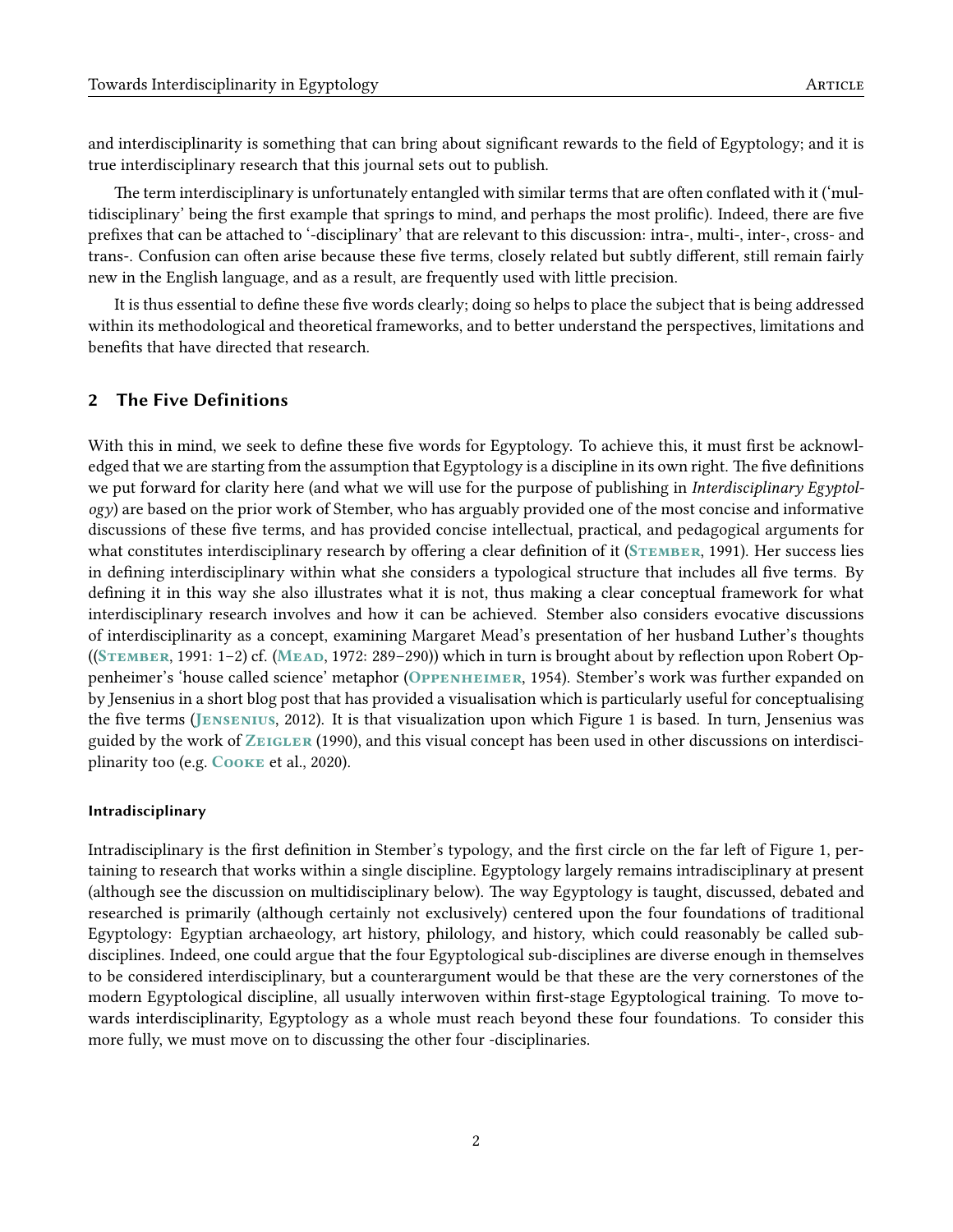

<span id="page-2-0"></span>Fig. 1: Visualisation of the five '-disciplinaries'.

#### Crossdisciplinary

Crossdisciplinarity is where a discipline is viewed from the perspective of others, outsiders to the central discipline. The second circle from the left in Figure 1 illustrates how Egyptology is being looked at (perhaps even cross-examined) by the other disciplines in dark blue. An example would be a modern medical doctor analyzing an ancient Egyptian medical text. This doctor is in all likelihood not an Egyptologist in the strict sense; they are unlikely to have undergone extensive Egyptological training. Therefore, while they may be able to comment on the medicinal knowledge of the ancient Egyptians based on a text, thus certainly adding to the knowledge of Egyptology, they may not be able to read the text in its original script.

#### Multidisciplinary

Multidisciplinary is our central circle in Figure 1. The term multidisciplinary is of course the one that is most often conflated with interdisciplinary, and many people use them interchangeably. Colloquially they can of course still be used interchangeably—we are all of us perhaps guilty of this! But in its true sense, multidisciplinary means the joint collaboration of researchers from multiple disciplines, who each bring something unique to the research table. In Egyptology, many digs are of course multidisciplinary: you have physical anthropologists working alongside archaeobotanists, working alongside traditional field archaeologists, working alongside geoarchaeologists. Figure 1 illustrates how other disciplines tightly surround Egyptology in a multidisciplinary approach. I am of the opinion that Egyptology at present is almost equal parts intra- and multidisciplinary in nature. Increasingly, more Egyptologists are engaging in a multidisciplinary approach, reaching out to colleagues from other disciplines who are able to offer something new to the study of ancient Egypt. Stember rightfully identifies how many people who consider their work to be interdisciplinary are in fact more likely to be engaged in multidis-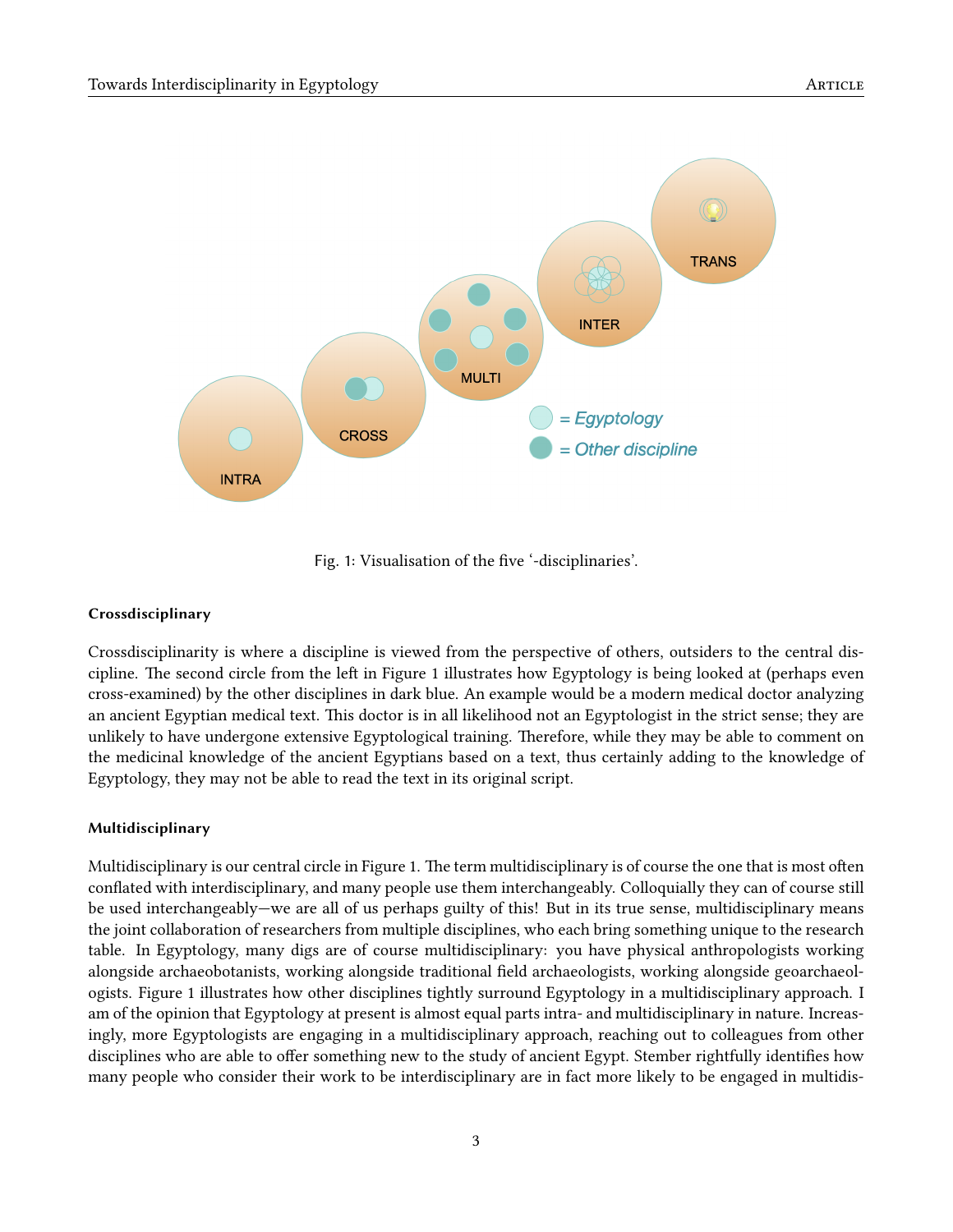ciplinary research ((Stember, [1991:](#page-4-1) 4–5) cf. (Jensenius, [2012\)](#page-4-4)). Jensenius likewise reflects on this sentiment through his own research, a discussion that we should all consider. He writes: "For myself, I think I work on the edge between multidisciplinarity and interdisciplinarity. I do most certainly integrate knowledge and methods from different disciplines (mainly music, informatics, psychology, movement science), and try to create a holistic perspective based on this. However, I often feel that I have to choose an approach when presenting my work for different (disciplinary) groups. Then I feel like a music researcher when talking to technologists, and as a technologist when talking to music people. This could mean that I have not been able to develop my ideas into a truly interdisciplinary approach, yet." (Jensenius, [2012\)](#page-4-4).

#### Interdisciplinary

Interdisciplinary goes one step further than a multidisciplinary approach: it pertains to the integration of a multidisciplinary approach in a single form. Indeed, according to Stember, "in interdisciplinary efforts, participants must have an eye towards the holistic complex of interrelationshsips and take into account the contributions of others in making their contributions" (Stember, [1991:](#page-4-1) 5). In our dig analogy, interdisciplinarity might be in the form of a dig director who brings all the multidisciplinary research and researchers together into a coherent whole. The dig director weaves all the information together to create a more complex, detailed and nuanced understanding of their subject by collaborating with others to help them achieve that cohesion. In doing so, they have offered an interdisciplinary interpretation of a whole, rather than disparate discussions of related but not necessarily linked concepts. In Figure 1, interdisciplinary is illustrated as a central discipline with many overlapping, intertwining and once separate disciplines that together make up a true interdisciplinary approach.

#### Transdisciplinary

Transdisciplinary is the final term in Stember's typology and is perhaps the most complex. It is when we transcend and go beyond known disciplinary frameworks to the point that in some, more extreme cases, a whole new discipline is formed. For a non-Egyptological explanation of transdisciplinary, we can look to an example in the sciences; biochemistry is, at its most basic, a merger of biology and chemistry to the extent that they have formed a new discipline. It could be argued that in the past, within archaeology, some of the archaeological applications of physical phenomena, for example radiocarbon dating, have resulted in transdisciplinary fields.

I would consider the possibility that in the very beginning, Egyptology was in fact transdisciplinary. Egyptology took archaeology, art history, philology and made them its own, applying them to ancient Egypt to form Egyptology and, in turn, a framework within which to discuss the society, culture and history of such a fascinating civilization. In this respect, is it possible that once we achieve transdisciplinarity we go back to the start again, and once more become intradisciplinary? It is for this reason that it is important to reflect on how Stember illustrated the five terms as a typology, not a linear hierarchy; it would appear that we might be best to think about disciplinarity as a non-linear trajectory, perhaps a cycle or spiral. Indeed, visualizing in this way does better reflect the equality, relevance and importance of all types of research within Egyptology.

## 3 Where we go from here

The five definitions above are of course open to debate and discussion, but they are, at least for now, those that Interdisciplinary Egyptology will adhere to. Having now established this terminology, it seems prudent to discuss how they will be applied to publishing as we move together towards an interdisciplinary future for Egyptology.